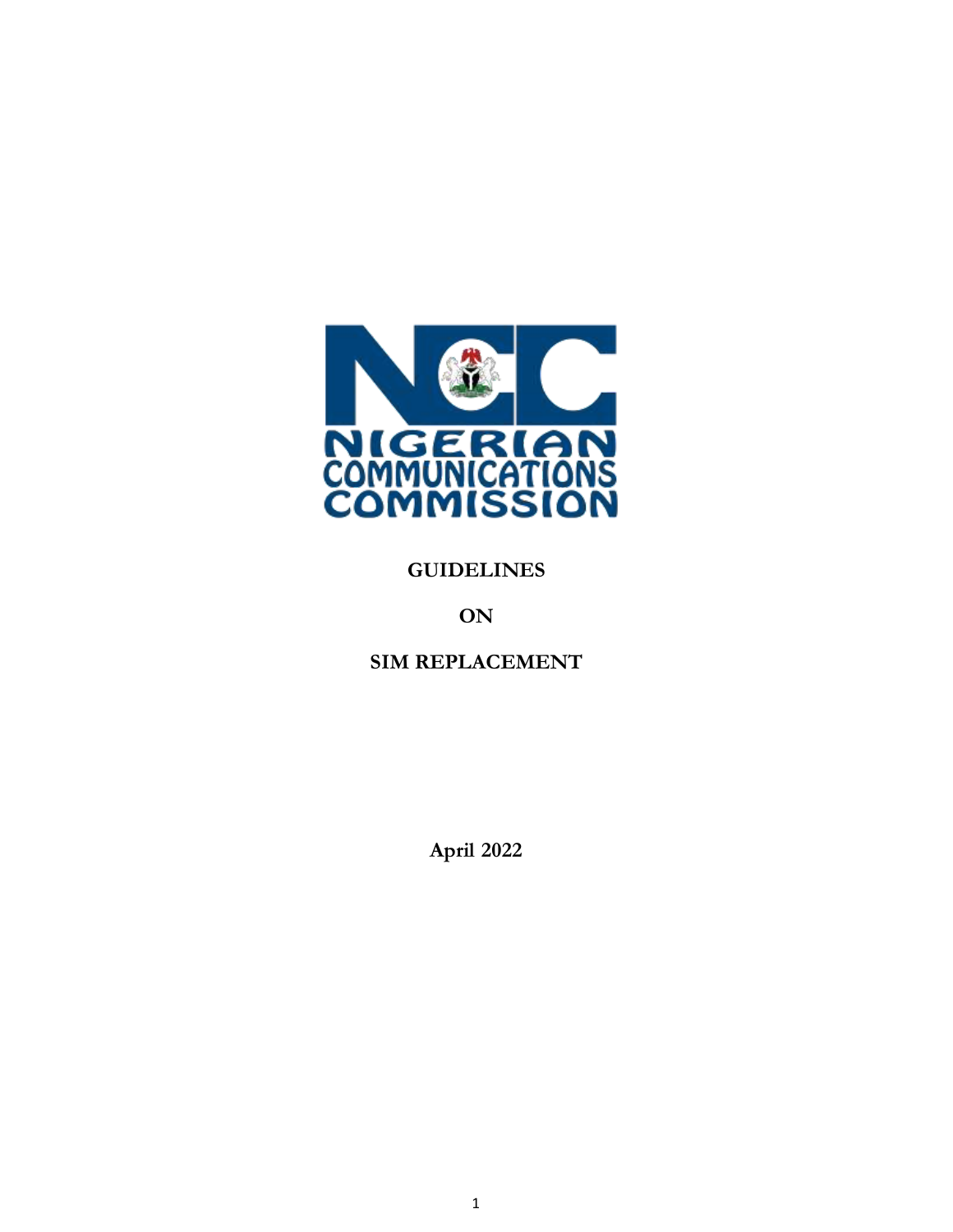# Contents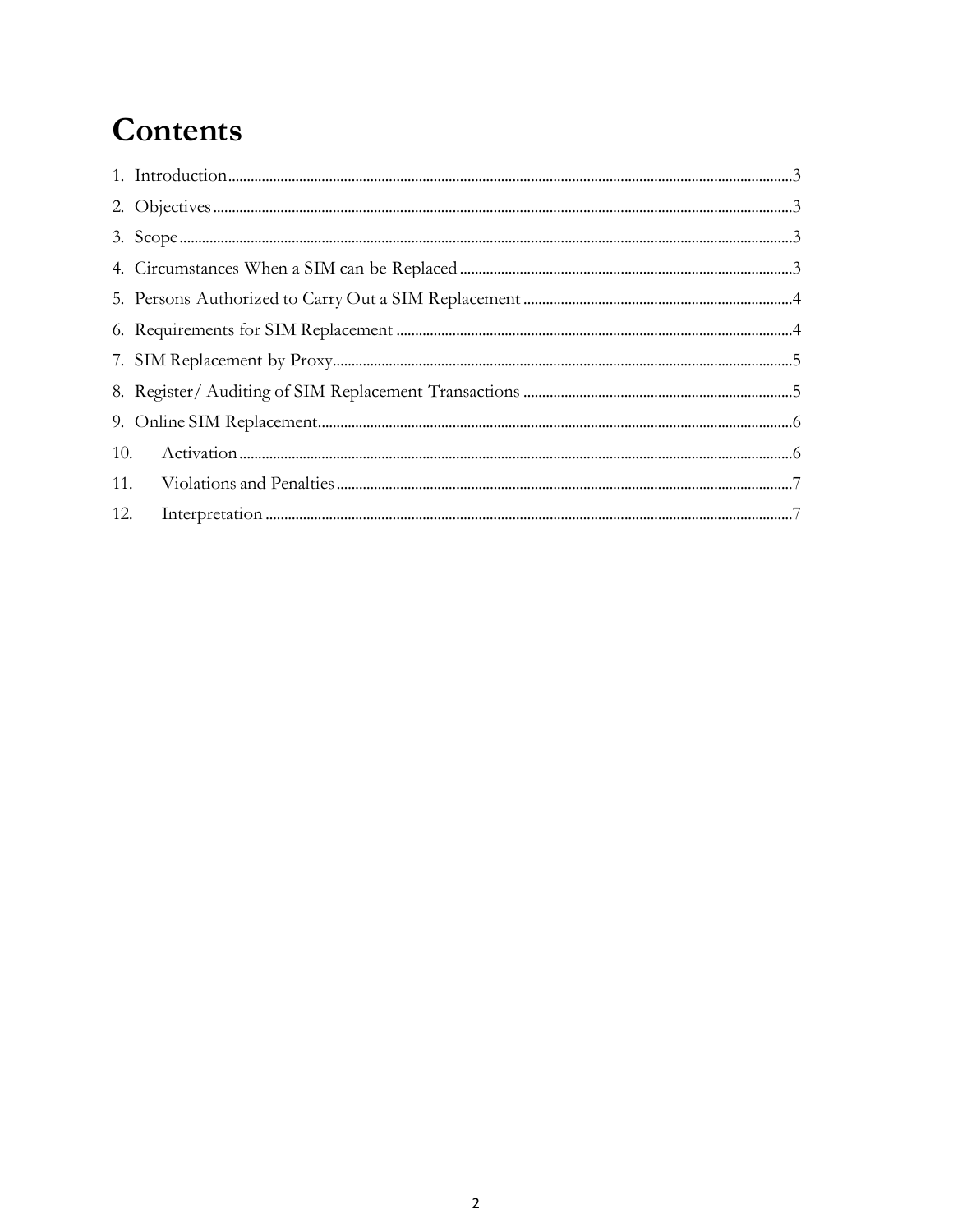#### **THE NIGERIAN COMMUNICATIONS COMMISSION**

#### **NIGERIAN COMMUNICATIONS ACT 2003**

#### **SIM REPLACEMENT GUIDELINES**

#### **1. Introduction**

- 1.1. In exercise of the powers conferred upon it by Section 70 of the Nigerian Communications Act, 2003 and all other enabling powers in that behalf, the Commission hereby make these Guidelines.
- 1.2. These Guidelines are principally intended to prescribe a standard procedure for SIM Replacement to be used by Communications Service Providers.

#### **2. Objectives**

The Objectives of these Guidelines are to:

- 2.1. Prescribe a regulatory framework and provide a procedure for Communications Service Providers to effect SIM Replacement for subscribers.
- 2.2. To stipulate the minimum standard of care which Communications Service Providers shall exercise in order to prevent unauthorized replacements of SIMs.
- 2.3. Provide guidance on the standard and procedure which Communications Service Providers are expected to adhere to in the process of conducting a SIM Replacement.

#### **3. Scope**

- 3.1. These Guidelines shall apply to all Communications Service Providers that provide service using a Subscriber Identity Module (SIM).
- 3.2. These Guidelines apply to all subscribers including postpaid and prepaid subscribers.

#### **4. Circumstances When a SIM can be Replaced**

- 4.1. A SIM can be replaced if it is faulty, damaged, stolen, lost, obsolete, or in need of an upgrade and any other reasonable legitimate reason or condition necessitating a SIM replacement as outlined in the Business Rules for SIM Replacement. Provided that a Communications Service Provider may refuse a SIM Replacement request where there are reasonable grounds to believe that the replacement ought not to be carried out and the Commission is notified within 48 hours of such a decision.
- 4.2. The medium of reporting rejected SIM Replacements would be in the same data dump format utilized for submission of SIM registration details, subject to any modifications the Commission may make from time to time.
- 5. Persons Authorized to Carry Out a SIM Replacement All SIM Replacements shall be undertaken by Communications Service Providers or their accredited agents/dealers licensed by the Commission.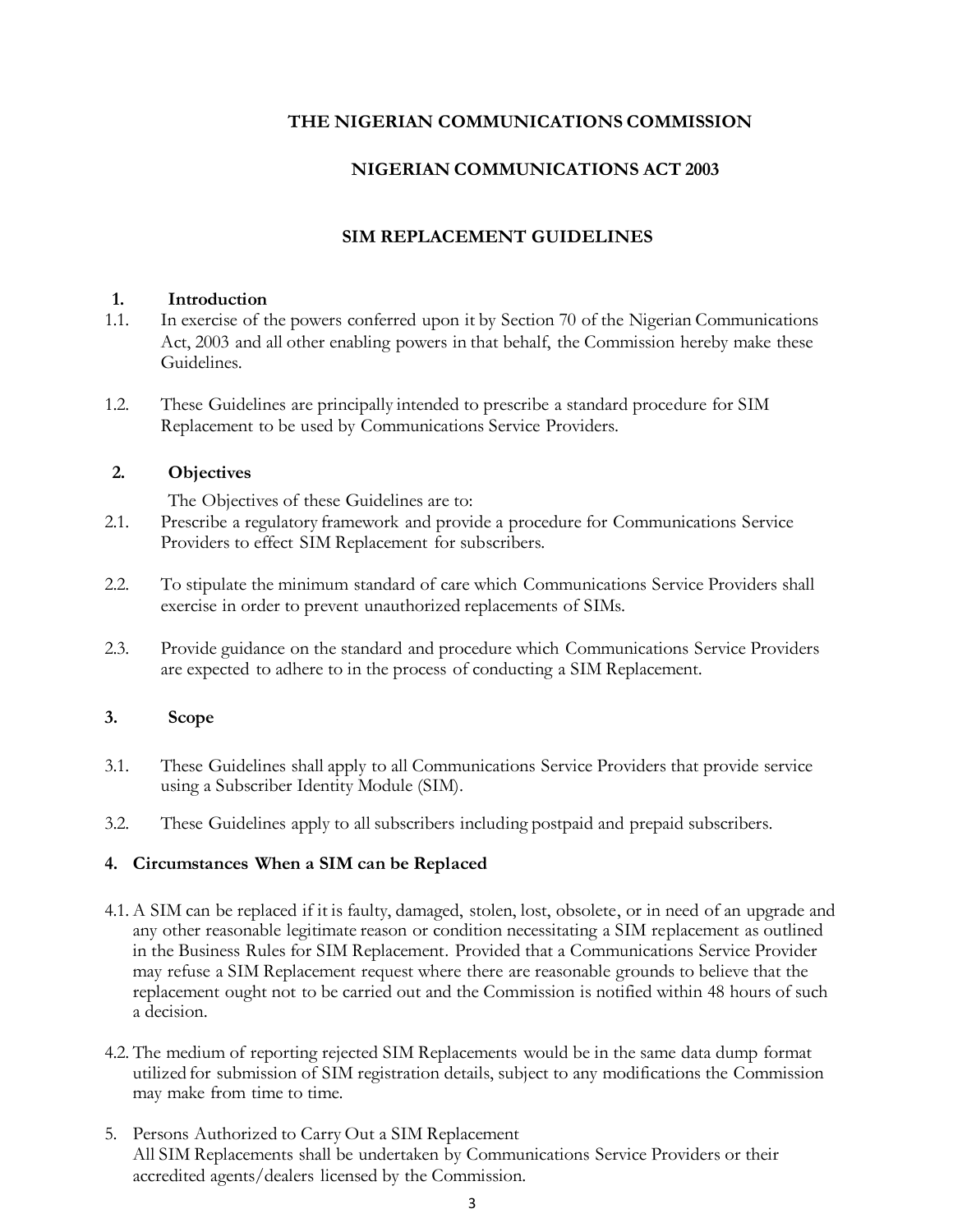#### **6. Requirements for SIM Replacement**

- 6.1. The request for SIM Replacement can be made by a Subscriber.
- 6.2. The SIM must have been registered in accordance with the Registration of Communications Subscribers Regulations issued by the Commission.
- 6.3. The subscriber requesting for the replacement shall provide the following, as applicable, under the relevant scenarios contained in the Business Rules:
	- a. Information about the three (3) most frequently called numbers from that SIM which must be verified by the Communications Service Provider. The frequently called numbers must have been dialed at least five times over a 30 days period.
	- b. Where the SIM to be replaced is a data SIM, the subscriber will be required to provide any two of the following:
		- i. Last recharge amount and date
		- ii. Name of internet bundle value activated and data allowance allocated
		- iii. Last three (3) sites visited.
	- c. An affidavit signed by the subscriber and a passport photograph of the subscriber where the replacement is to be done by a proxy.
	- d. Details of the last recharge on the SIM.
	- e. Details of the last paid invoice for post-paid subscribers.
	- f. NIN
- 6.3.1. The requirements in sub-paragraph 1 above will be verified and validated in line with the provisions of the Business Rules before the replacement/swap is effected.
- 6.4. Where the Subscriber requesting for the replacement is a Telecom Master, the following must be provided:
	- a. Details of the last recharge on the SIM
	- b. Details of the last paid invoice for post-paid subscribers
	- c. Letter of authorization from the organization
	- d. NIN of the authorised representative of the organisation

Provided that the process outlined in Paragraph 6.4 will be carried out in line with the provisions of the Business Rules.

- 6.5. The SIM must be active on the network of the Communications Service Provider.
- 6.6. A person requesting a replacement must fill a Standard Form as provided in the Schedule to these Guidelines for SIM Replacement.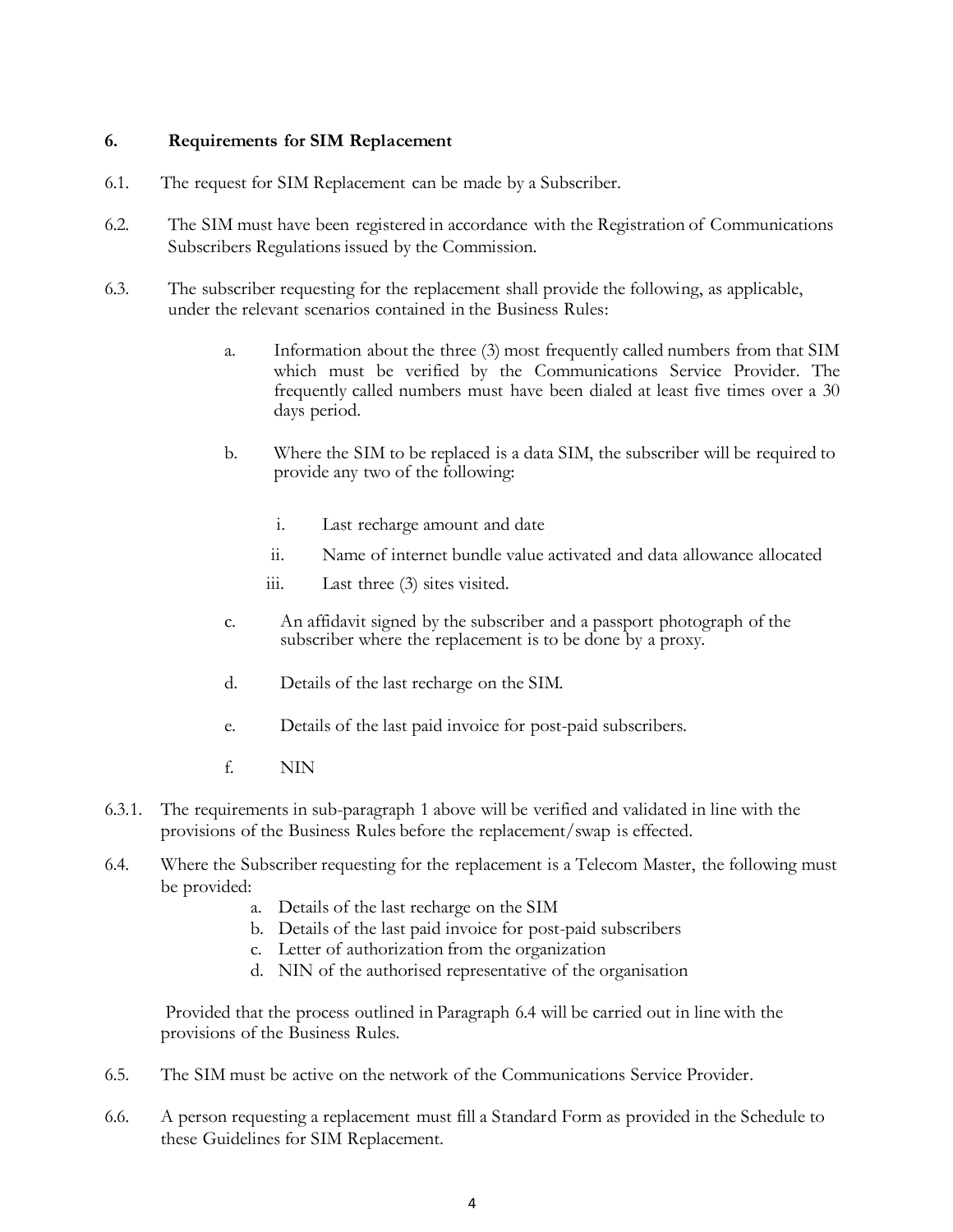- 6.7. The Communications Service Provider must capture a facial image of the Subscriber which must be stored in accordance with the provisions of the Cybercrime Act 2015.
- 6.8. All completed SIM Replacement Forms and other requirements as stated in these Guidelines must be verified and approved by the Communications Service Provider before carrying out the SIM Replacement.
- 6.9. Upon satisfactory receipt of validated information the Communications Service Provider may effect the replacement and provide the person requesting the replacement with a new SIM.

#### **7. SIM Replacement by Proxy and for Deceased**

- 7.1. A SIM Replacement may be carried out by proxy subject to the following conditions:
	- a. A letter of Authorisation from the main Subscriber appointing the Proxy in that regard.
	- b. The Proxy shall provide his/her NIN and the NIN of the main Subscriber.
	- c. The Subscriber shall provide the Communications Service Provider with a letter of indemnity, indemnifying the relevant Communications Service Provider from any liability arising from the SIM Replacement process.
	- d. At all times, the Proxy shall be liable where it is discovered that such SIM Replacement was done without the consent of the main Subscriber or the consent of the main Subscriber was fraudulently or deceptively obtained.
	- e. Both the Proxy and the main Subscriber must be subscribers of the Communications Service Provider.
- 7.2. Where a replacement is done by a proxy, such proxy will be required to provide an affidavit sworn to by the owner of the SIM detailing reasons for the replacement, as well as the reasons for the Subscriber's inability to carry out the replacement; a copy of the Subscriber's means of identification and a valid photo identification of the proxy.
- 7.3. The proxy shall be required to fill the Form in accordance with Paragraph 6.6 above.
- 7.4. Where a SIM Replacement is carried out by proxy, the Communications Service Provider must capture a facial image of the proxy which must be kept for a minimum of two (2) years.
- 7.5. The Communications Service Provider shall keep all documents and information provided by the Proxy which shall be kept for a minimum of two (2) years
- 7.6. The SIM of a deceased can be replaced by an authorized individual subject to the following conditions:
	- a. The provision of a Certified True Copy of the death certificate of the deceased issued by the National Population Commission (NPC).
	- b. Provision of Letters of Administration of Estate issued by a superior Court of Record, where the deceased died intestate or with an unregistered Will.
	- c. Where the deceased died testate, the Executor of the registered Will must provide the requisite probate letters showing authority to act on behalf of the estate of the deceased.
	- d. The authorized individual must provide his/her NIN and the MSISDN of the deceased. The Communications Service Provider shall confirm the deceased ownership of the MSISDN and whether any NIN was linked to the MSISDN.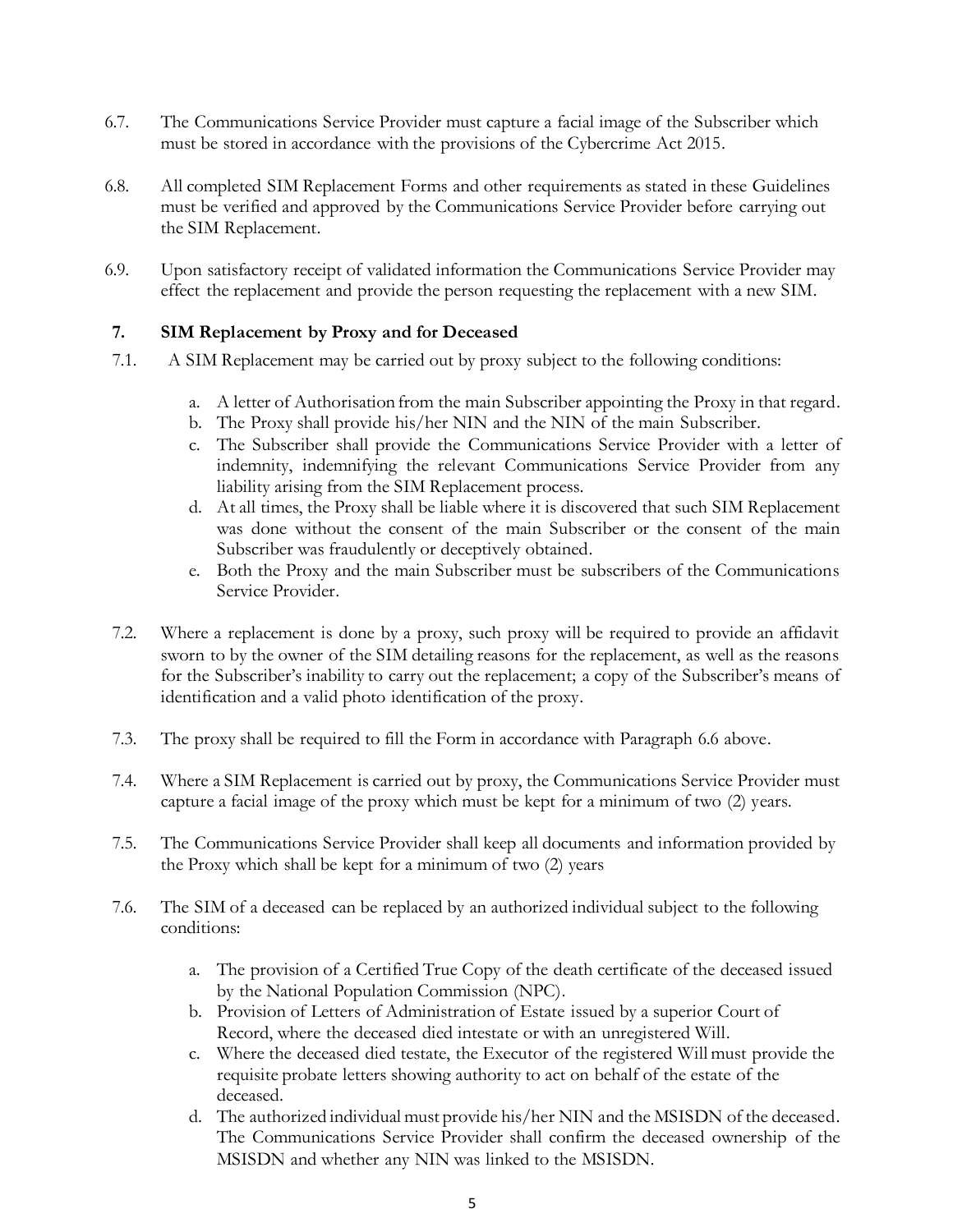- e. The authorized individual must provide the Communications Service Provider with a letter of indemnity, indemnifying the relevant Communications Service Provider from any liability arising from the SIM Replacement process.
- f. At all times, such individual shall be liable where it is discovered that the SIM Replacement was done without the requisite authority.
- 7.7. The provision of a Certified True Copy of the death certificate of the deceased issued by the National Population Commission (NPC).
- 7.8. Where a Law Enforcement Agency intends to carry out a SIM Replacement of an individual for the purpose of conducting an investigation, such request shall be made to the Commission through the Office of the National Security Adviser (ONSA) or Heads of Security Agencies.

#### **8. Register/ Auditing of SIM Replacement Transactions**

- 8.1. The Communications Service Provider must carry out a quarterly audit of SIM Replacement transactions carried out by both its staff and agents to ensure the integrity of its Replacement processes.
- 8.2. A Report on the audit in Paragraph 8.1 must be forwarded to the Commission in Microsoft Excel format as provided in Schedule 2 of these Guidelines for SIM Replacement.
- 8.3. All Communications Service Providers must keep a register of all SIM Replacements undertaken by it for not less than two years.

#### **9. Online SIM Replacement**

9.1. Online SIM Replacement shall be carried out as outlined in the Business Rules.

## **10. Activation**<br>**10.1.** A Come

- 10.1. A Communications Service Provider may provide Limited Service or Limited Access to the Subscriber (where applicable), pending the verification and validation of the Subscriber information in the SIM Replacement process as outlined in the Business Rules.
- 10.2. A replacement SIM shall be activated within two (2) hours once the verification of Subscriber information has been carried out.

#### **11. Violations and Penalties**

- 11.1. Any SIM Replacement done in violation of these Guidelines and its Business Rules shall be sanctioned in accordance with the Enforcement Process Regulations.
- 11.2. A Communications Service Provider shall be held liable for any SIM Replacement carried out in violation of these Guidelines or done fraudulently by its agent or dealer.
- 11.3. A Subscriber can pursue any other remedies against a Communications Service Provider for any SIM Replacement done fraudulently by such Communications Service Provider or its agent or dealer.

#### **12. Interpretation**

The terms and expressions used in these Guidelines shall have the same meaning as defined in the Act unless the context otherwise requires.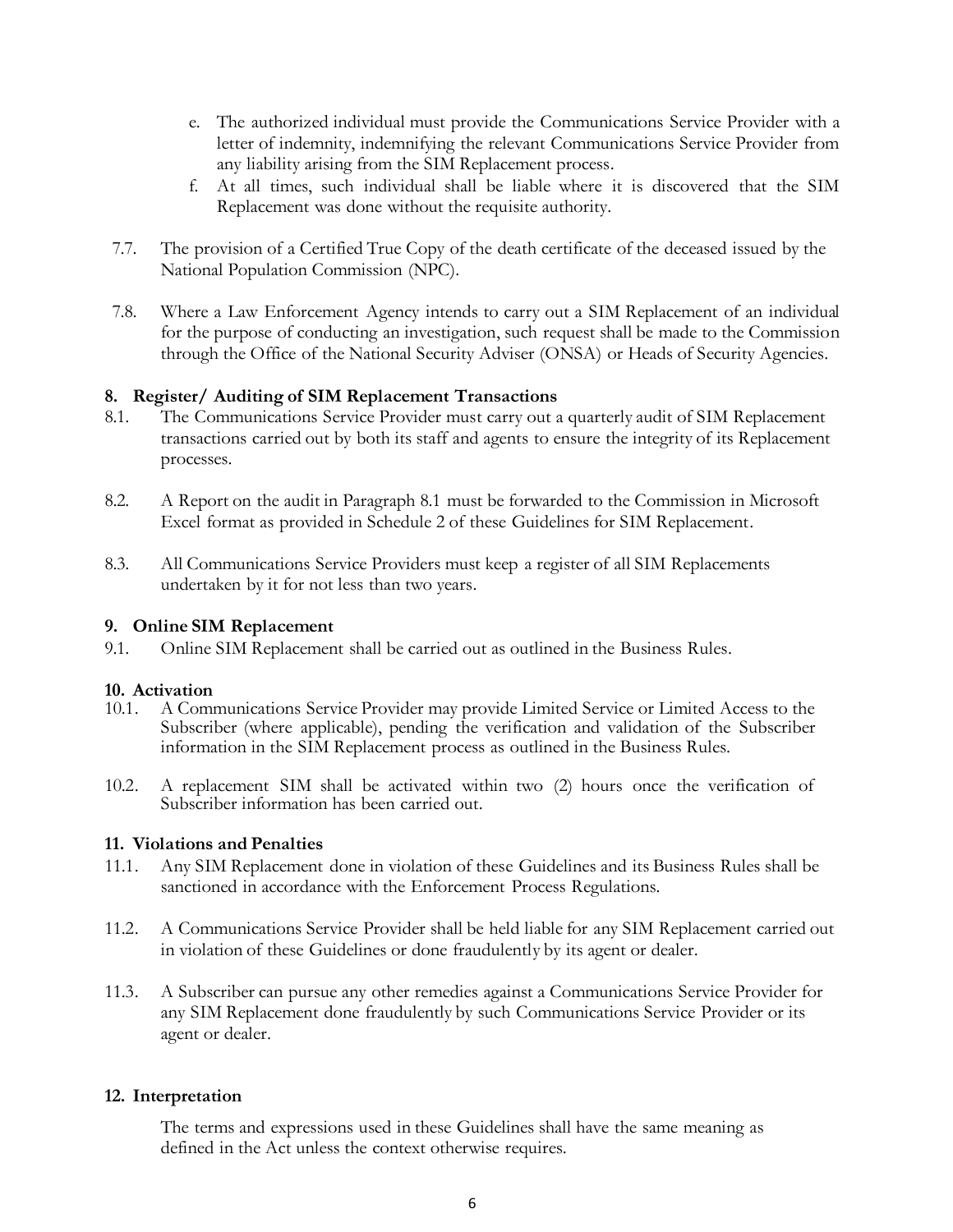"Act" means the Nigerian Communications Act 2003 as may be amended from time to time.

"Activation Window" is as defined in the Registration of Communications Subscribers Regulations.

"An Agent or Dealer" refers to a licensee of the Commission engaged by an Communications Service Provider to represent it in customer subscription activities.

"Commission" shall have the same meaning as in the Nigerian Communications Act 2003.

"Communications Service Provider" means an entity licensed by the Commission to provide communications services in whole or in part within Nigeria or on a ship or aircraft registered in Nigeria.

"Court of Superior Records" means the Federal High Court, the High Court of the Federal Capital Territory, the High Courts of States and Courts of coordinate jurisdiction as outlined by the 1999 Constitution (as amended).

"Enforcement Process Regulations" means the Nigerian Communications (Enforcement Process; etc) Regulations 2019, as may be amended from time to time.

"Limited Access" is as defined by the Registration of Communications Subscribers Regulations

"Limited Service" is as defined in the Registration of Communications Subscribers Regulations

"MSISDN" means Mobile Station International Subscriber Directory Number and is the telephone number assigned to a SIM.

"NIN" means the National Identity Number.

"Online SIM Replacement" means the process by which a Subscriber can replace its SIM online.

"Photo Identification" This includes an International Passport, Drivers Licence or National Identity card or Permanent Voter's Card.

"PIN" means Personal Identification Number.

"Registration of Communications Subscribers Regulations" means the Registration of Communications Subscribers Regulations 2021 as may be amended from time to time.

"SIM" means a Subscriber Identity Module, Subscriber Identity Module (SIM) smart card, and embedded SIM card and Electronic SIM, a Removable User Identity Module (R-UIM) smart card, a CDMA Subscriber Identity Module (CSIM) smart card, a Universal Subscriber Identity Module (USIM) smart card or any other subscription medium marketed from time to time by licensees, containing the telephone number of a Subscriber, encoded network identification details, the personal identification number and other user data normally provided by a licensee for the provision of Communication Services.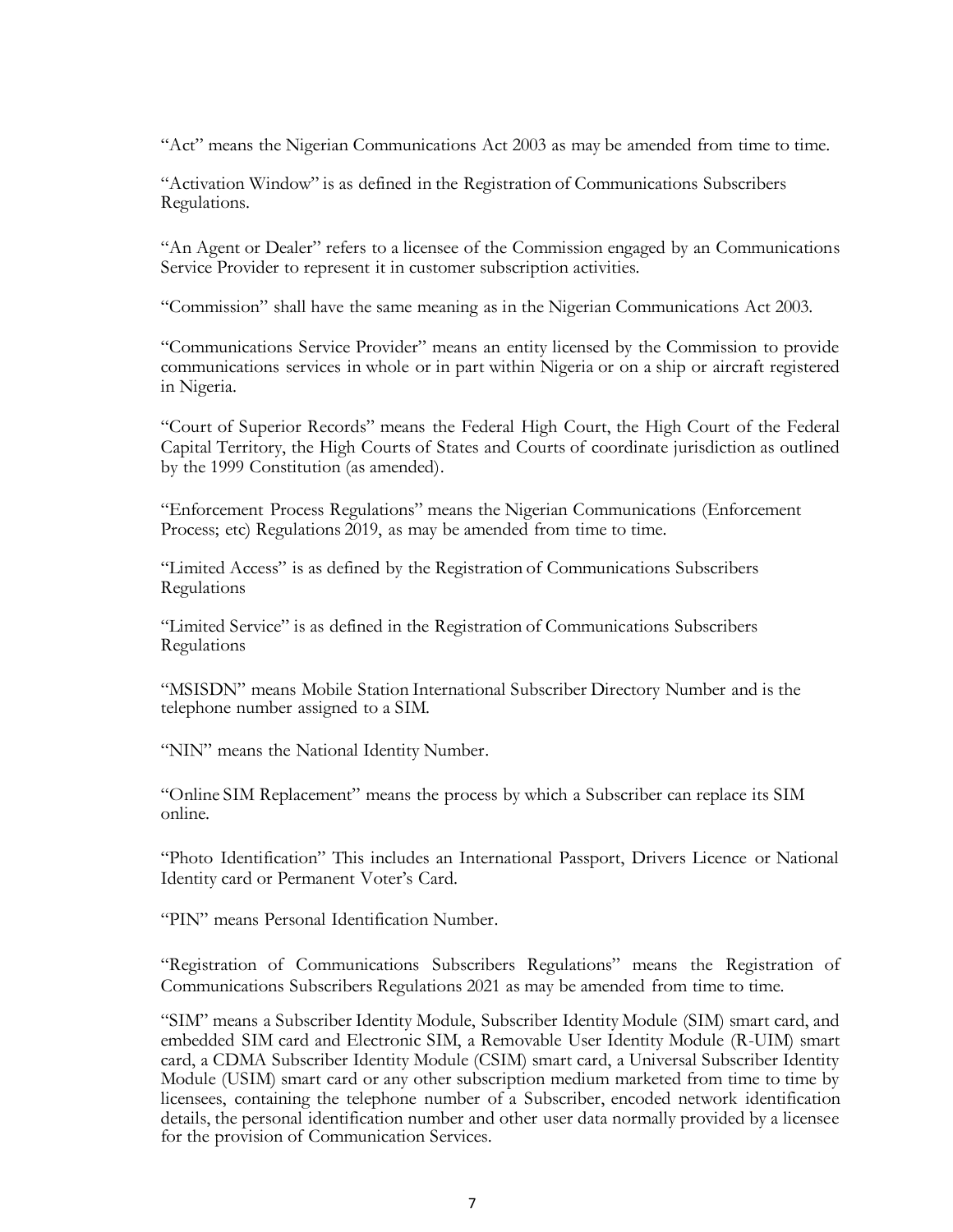"SIM Replacement" means the process by which a SIM is replaced by a Communications Service Provider enabling the Subscriber keep the same phone number being used on the faulty, damaged, stolen, or lost SIM.

"Subscriber" means a person who subscribes to data or Mobile Communications Services by purchasing a subscription medium or entering into a subscription contract with a Communications Service Provider.

Subscriber Information" means Biometrics and other Personal Information of a Subscriber recorded and stored by licensees;

"Telecom Master" means a minimum Executive Management level staff who shall bear the authorized responsibility for the MSISDNs for corporate use and provide the operational primary NIN representation.

**Issued: 25 day of April, 2022**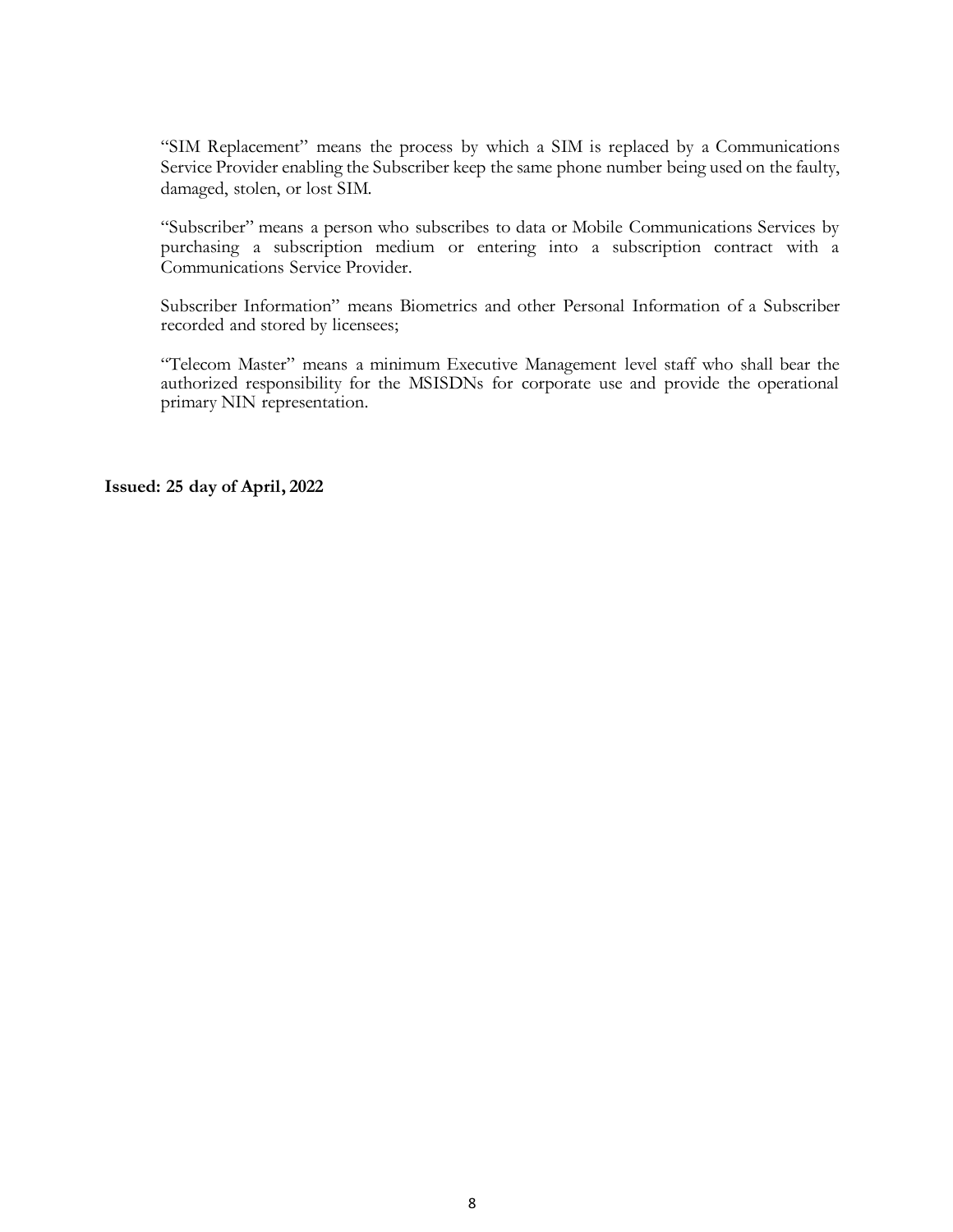#### SCHEDULE

#### SIM REPLACEMENT FORM 1 (This form may be filled in a digital format)

#### 1. APPLICANT'S INFORMATION

- a. Full Names:
- b. Mother's Maiden Name:
- c. Gender:
- d. Date of Birth:
- e. Residential Address:
- f. Nationality:
- g. State of Origin:
- h. Occupation:
- i. Phone number
- j. NIN:

NAME

#### $\overline{\phantom{0}}$ SIGNATURE

 $\overline{\phantom{a}}$  , where  $\overline{\phantom{a}}$ 

DATE

#### 2. PARTICULARS OF SIM TO BE REPLACED

- a. Three (3) most frequently called numbers:
- b. Details of the last recharge:

 $\overline{\phantom{a}}$ 

3. PARTICULARS OF DATA SIM TO BE REPLACED (subscriber must provide two (2) of the following)

 $\overline{\phantom{a}}$ 

- a. Last recharge amount and date:
- b. Name of internet bundle value activated and data allowance allocated:
- c. Last three (3) sites visited:

#### 4. PROXY'S INFORMATION (WHERE REPLACEMENT IS TO BE DONE BY PROXY)

- a. Name:
- b. Address:
- c. Phone number:

 $\overline{\phantom{a}}$ 

\_ NAME

 $\overline{\phantom{0}}$ **SIGNATURE** 

 $\overline{\phantom{a}}$  , where  $\overline{\phantom{a}}$ 

DATE

 $\overline{\phantom{a}}$  , where  $\overline{\phantom{a}}$